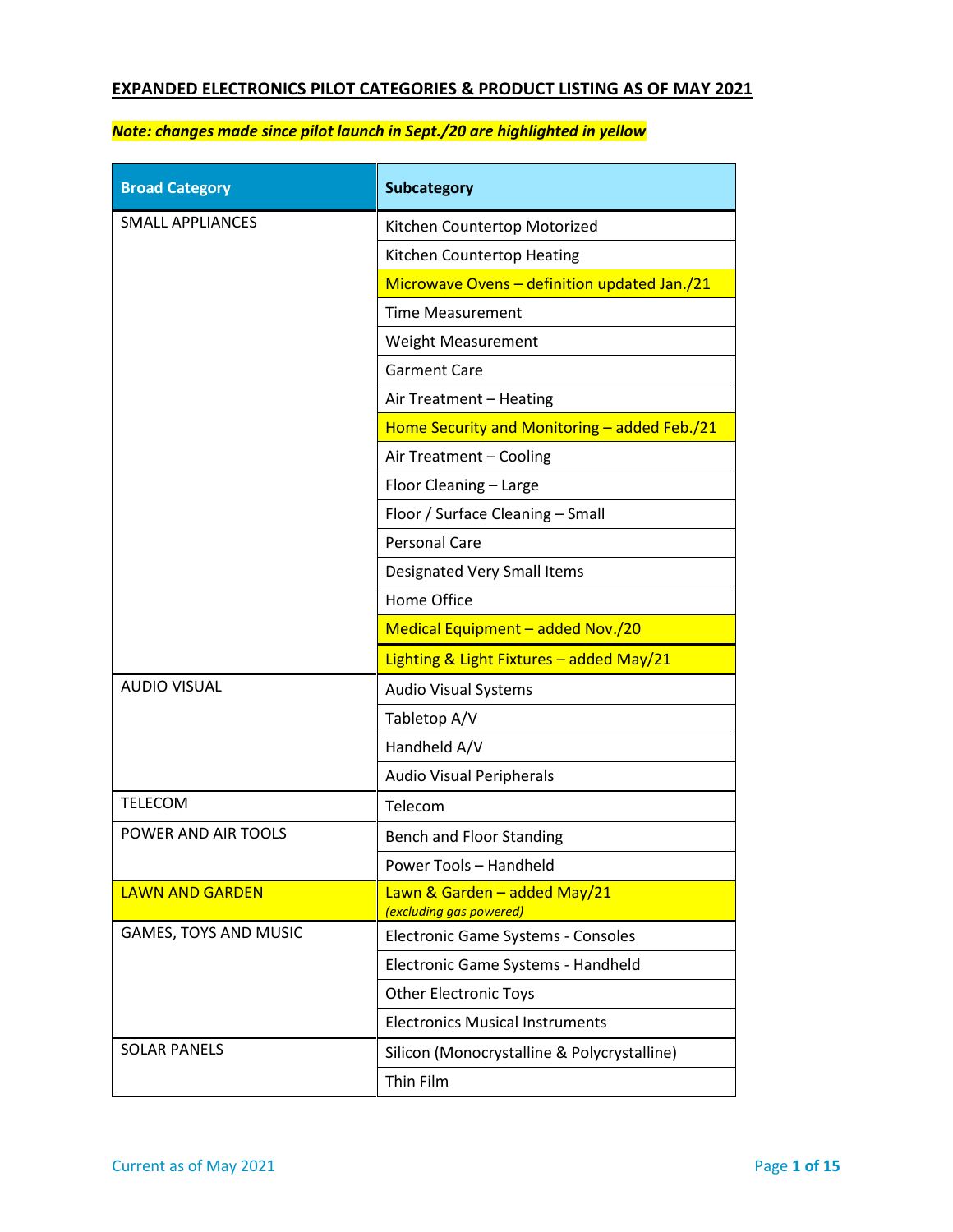*Definition Electronic appliances included in the itemized list which are for personal/home use, not for business/commercial use*

| <b>SUBCATEGORY</b> | <b>KITCHEN COUNTERTOP MOTORIZED</b>                                               |
|--------------------|-----------------------------------------------------------------------------------|
| Definition         | Countertop appliances non-heating with a power cord and/or battery and<br>charger |
|                    |                                                                                   |

- Beverage Fountains
- **Blenders**
- Can Openers / Jar Openers
- Cheese Maker
- Coffee Grinder
- Cookie Press
- Countertop Composter
- Countertop Milk Frothers
- Drink Mixers
- Electric Knives
- Electric Spiralizer
- Food Bag Openers
- Food Bag Sealer
- Food Chopper
- Food Processor
- Food Slicer
- Gelato Maker
- Germ killing cutting board
- Hand Mixers Hand/Immersion Blenders
- Ice Cream Whippers
- Ice Cream Makers
- Ice Crushers
- Jar Openers
- Juice Extractors
- Juice Press
- Keurig KOLD Drinkmaker
- Knife Sharpener
- Meat Grinder
- Pasta Makers
- Potato Peelers
- Salt & Pepper Mill
- Smoothie Makers
- Spice Grinder
- **Stand Mixer**
- Wine Bottle Opener
- Yogurt Maker

### **SUBCATEGORY KITCHEN COUNTERTOP HEATING**

*Definition Countertop appliances heating, with a power cord and/or battery and charger*

- Baby Bottle Warmer
- Baby Wipe Warmer
- Barbeque (electric)
- Bottle Steam Sanitizer
- Bread Maker
- Buffet Warmer Tray
- Chocolate Fountains
- Coffee Urn
- Contact Grills
- Cotton Candy Maker
- Countertop Ovens
- Countertop Rotisserie Ovens
- Crème Brulé Maker
- Deep Fryer
- Double Burner
- Drip Coffee Maker
- Egg Cooker
- Electric Smoker
- Espresso/Cappuccino Maker
- Fondue Pot
- Food Dehydrator
- Food Steamer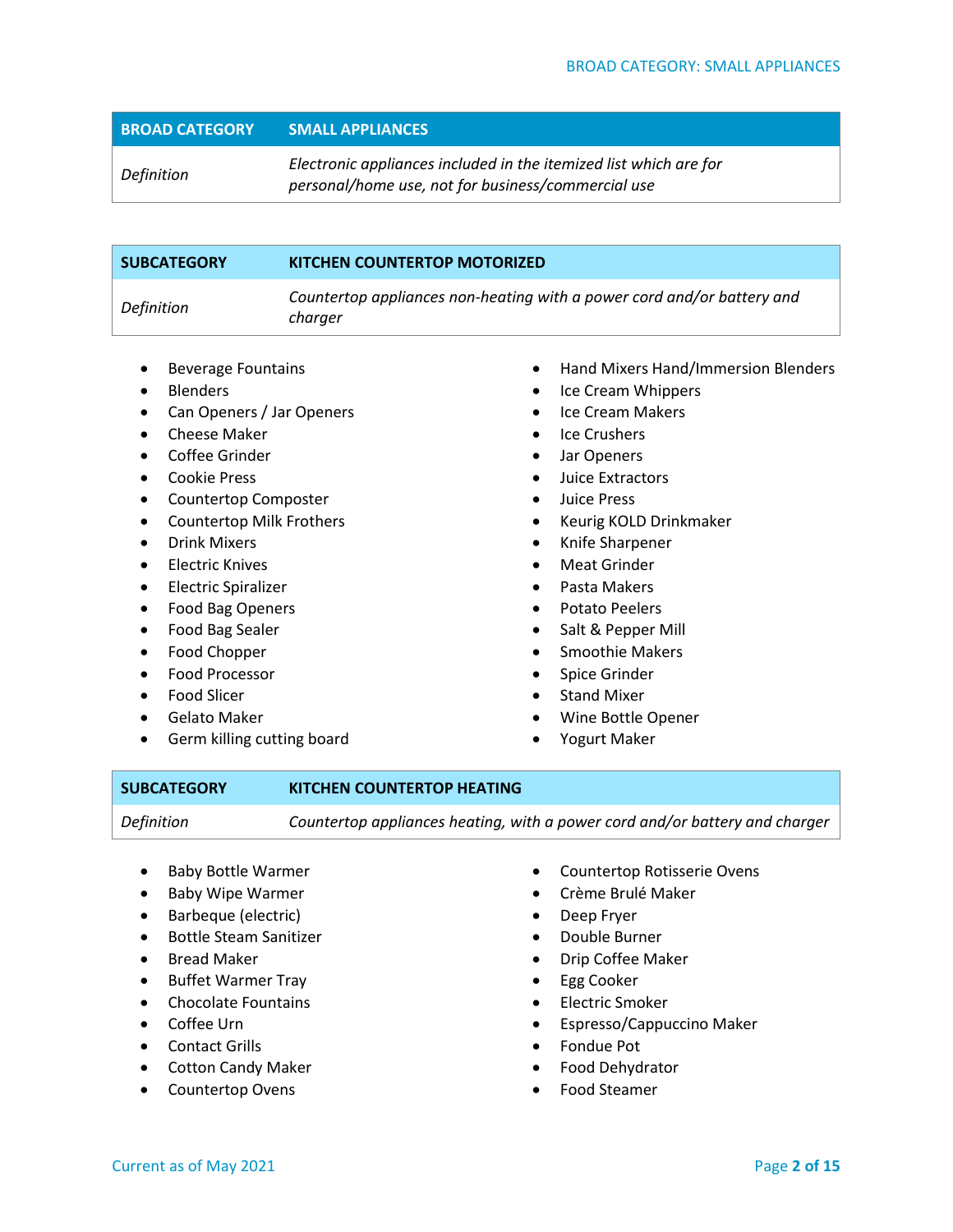#### *(KITCHEN COUNTERTOP HEATING – CONTINUED)*

- Fry Pan/Griddle
- Heating Coil
- Hot Beverage Maker
- Hot Plate
- Hot Water Dispenser (not requiring plumbing connection)
- Instant Pot
- Induction Cooker
- Kettle
- Lunchbox Stove
- Mini Hot-Dog Rollers
- Panini Press
- Percolator
- Pod Coffee Maker
- Popcorn Maker (aka hot air corn poppers)
- Portable Stoves/Ranges
- Pressure Cooker
- Raclette Set
- Rice Cooker
- Sandwich Maker
- Slow Cooker
- Soup Maker
- Sous Vide
- Tabletop Grill
- Tea Maker
- Thermal Pot
- Toaster
- Toaster Oven
- Toaster Waffle Iron
- Wok

| <b>SUBCATEGORY</b> | <b>MICROWAVE OVENS</b>                                             |
|--------------------|--------------------------------------------------------------------|
| <b>Definition</b>  | Countertop and/or Cabinet-Mounted Microwave Ovens (updated Jan/21) |

• Microwaves

| <b>SUBCATEGORY</b> | <b>TIME MEASUREMENT</b>                                                                       |
|--------------------|-----------------------------------------------------------------------------------------------|
| Definition         | Portable and Non-Portable Devices for Measuring Time with a power cord<br>and/or battery(ies) |

- Alarm Clocks/wall clocks
- Timers

| <b>SUBCATEGORY</b> | <b>WEIGHT MEASUREMENT</b>                                                                       |
|--------------------|-------------------------------------------------------------------------------------------------|
| Definition         | Portable and Non-Portable Devices for Measuring Weight with a power cord<br>and/or battery(ies) |

- Bathroom scales
- Food scales
- Luggage scales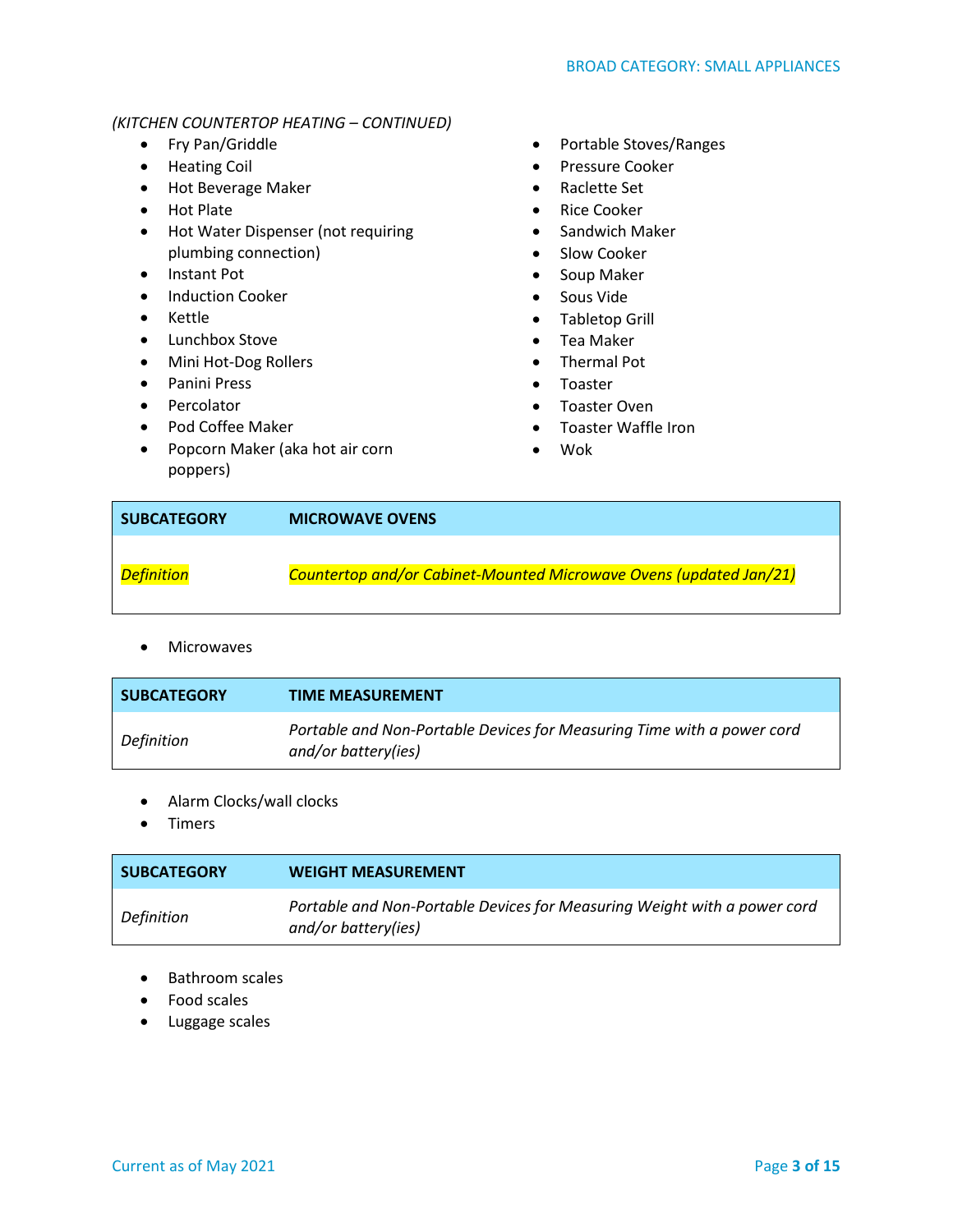#### **SUBCATEGORY HOME SECURITY AND MONITORING** *(added Feb/21)*

*Definition Devices used for monitoring air and movement activity*

- Smoke Alarms
- Carbon Monoxide Detectors
- Smart Code / Keyless Entry Deadbolts
- Video Doorbell Cameras
- Home Security Systems

| <b>SUBCATEGORY</b> | <b>GARMENT CARE</b>                                                                     |
|--------------------|-----------------------------------------------------------------------------------------|
| Definition         | Portable and Non-Portable Garment Care Devices with a power cord and/or<br>battery(ies) |
|                    |                                                                                         |

- Active Ironing Board
- Boot Dryer/Glove Dryer
- Clothes Shaver
- Garment Sanitizers
- Garment Steamer Household/Residential
- Iron (corded, cordless, travel, etc.)
- Pant Press
- Shoe Brush
- Towel Warmer

| <b>SUBCATEGORY</b> | AIR TREATMENT - HEATING                       |
|--------------------|-----------------------------------------------|
| Definition         | Portable air treatment appliances for heating |
|                    |                                               |

- Air Flow Equalizer
- Gazebo Patio Heater
- Heater / Fan Combo (with or without lights)
- Oil-Filled Heater
- Portable Dehumidifier (Products with Freon not accepted)
- Portable Heater
- Portable Heater or Fireplace built to resemble furniture, if powered by 120 V AC
- Portable Humidifier/Vaporizer
- Scent Diffuser Aromatherapy Machine

| <b>SUBCATEGORY</b> | AIR TREATMENT - COOLING                       |
|--------------------|-----------------------------------------------|
| Definition         | Portable air treatment appliances for cooling |

- Air Conditioner, Residential (Products with Freon not accepted)
- Air Freshener
- Desktop Fan
- Mist Fan
- Portable Air Cleaner
- Portable Air Mover
- Portable Air Purifier/Ionizer
- Portable Fan
- Tabletop Fan
- Window Fan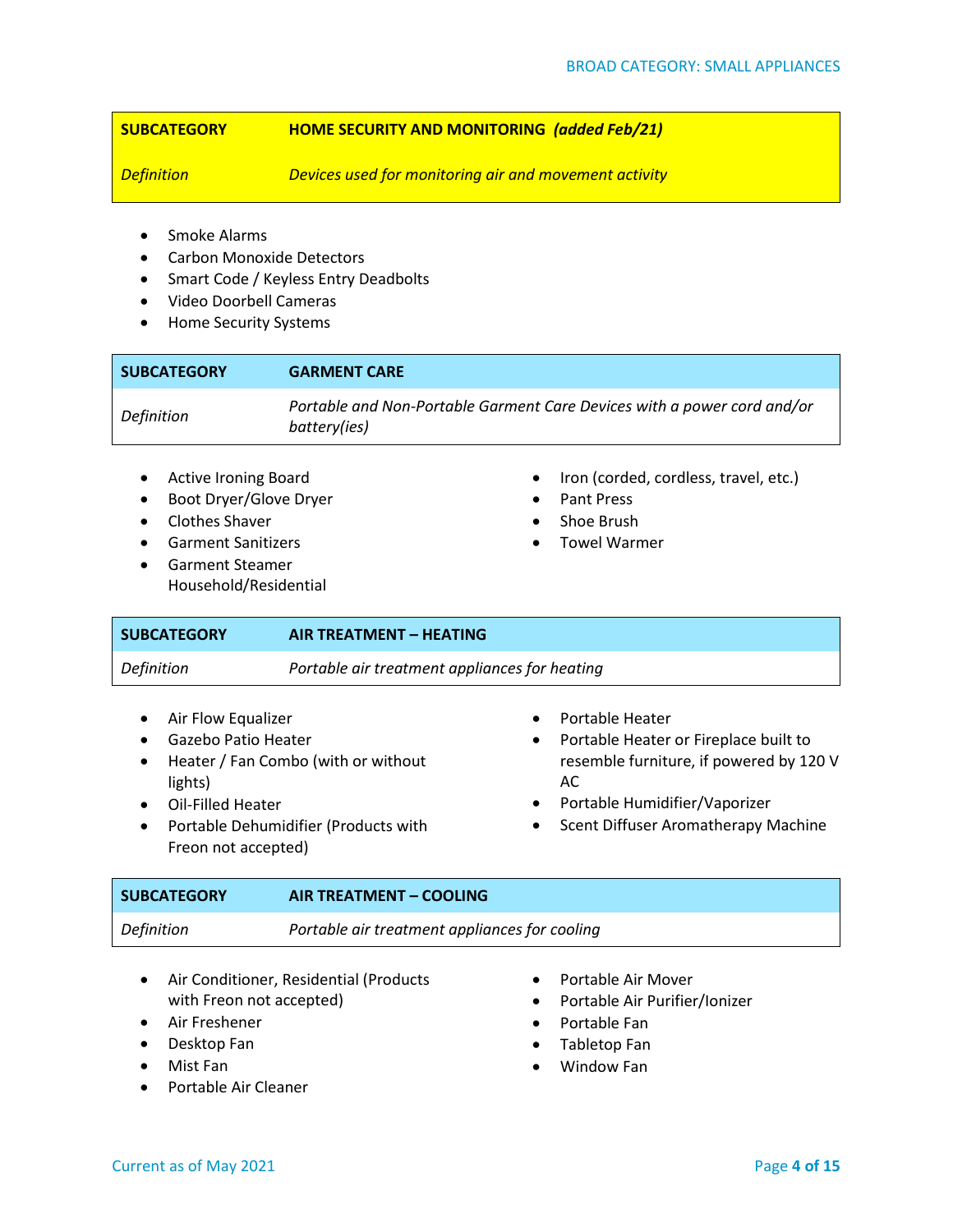### **SUBCATEGORY FLOOR CLEANING – LARGE**

*Definition Floor maintenance and carpet care appliances - Large*

- Canister Vacuum Cleaner
- Carpet Cleaner / Extractor
- Floor Scrubber/Polisher
- Floor/ Surface Steamer (non-handheld)
- Upright Vacuum Cleaner
- Wet Hard Floor Cleaners
- Wet-dry Vacuum Cleaner (15 L / 3.96 US gallons volume or larger)

| <b>SUBCATEGORY</b> | <b>FLOOR CLEANING - SMALL</b>                                                     |
|--------------------|-----------------------------------------------------------------------------------|
| Definition         | Floor and surface cleaning appliances - Small and/or handheld, or wall<br>mounted |

- Automatic Shower Cleaner
- Automotive / Car Vacuum Cleaners (12V)
- Brooms or Sweepers (incl. robotic)
- Bug Vacuums
- Electric Dustpans
- Floor / Surface Steamers (hand-held)
- Pool Cleaners (incl. robotic)
- Robotic Vacuums
- Robotic Window Cleaner
- Steam Mops
- Stick Vacuum Cleaners
- Vacuum Cleaners (hand-held)
- Wet-Dry Vacuum Cleaners (under 15 L / 3.96 gallon volume)

| <b>SUBCATEGORY</b> | <b>PERSONAL CARE</b>                                                                                                                                                          |
|--------------------|-------------------------------------------------------------------------------------------------------------------------------------------------------------------------------|
| Definition         | Personal care appliances, including, without limitation, hair cutting and drying<br>appliances, tooth care appliances, shavers and massagers, nail care, heating,<br>cleaning |

- Automatic Soap Dispenser
- Bread trimmer
- Callus Remover
- Curling Irons / Brushes
- Denture / Toothbrush Sanitizers
- Facial Anti-Aging Device
- Facial Cleansing Device
- Facial Sauna / Tanner
- Flossing Device
- Foot Baths
- Hair Clippers / Trimmers
- Hair Crimpers
- Hair Curlers
- Hair Dryers
- Hair Shavers / Removers
- Hair Straighteners
- Heated Footrest
- Hot Rollers / Curlers set
- Laser Hair Loss Photo Therapy comb
- Massagers
- Oral Irrigators
- Portable Paraffin / Hot Oil Baths (for household use)
- Razors (rechargeable or weighing 250 g or more)
- Toothbrushes (rechargeable)
- Vanity Mirror with Lighting
- Heating Pads
- Nail Dryers
- Ultrasonic Cleaners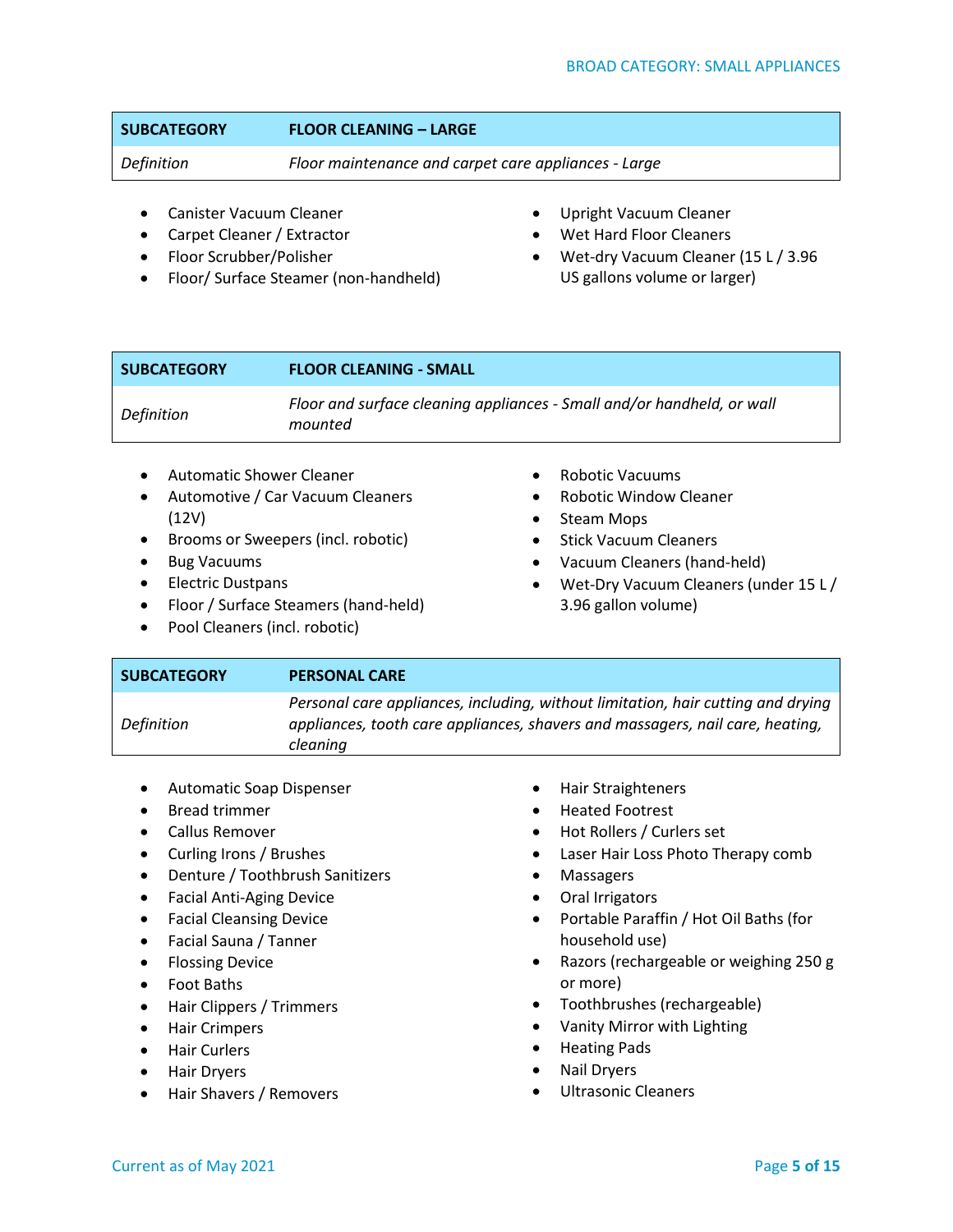| <b>SUBCATEGORY</b> | <b>HOME OFFICE</b> |
|--------------------|--------------------|
|                    |                    |

*Definition Home Office appliances with a power cord and/or battery and charger*

- **Laminator**
- Pencil Sharpener
- **Shredder**
- Typewriter

| <b>SUBCATEGORY</b>                                                                                    | <b>DESIGNATED VERY SMALL ITEMS</b> |                |                                                                                                                                                                                                                                            |
|-------------------------------------------------------------------------------------------------------|------------------------------------|----------------|--------------------------------------------------------------------------------------------------------------------------------------------------------------------------------------------------------------------------------------------|
| Definition                                                                                            |                                    |                | Items which have an average weight that is significantly lower (less than 250<br>grams not including packaging and batteries) than the products included in<br>other categories (include small direct plug-in or battery-operated devices) |
| $\bullet$<br><b>Diffusers</b><br><b>Handheld Frothers</b><br>$\bullet$<br>Mini Maccagare<br>$\bullet$ | Automatic Air Fresheners / Scent   | ٠<br>$\bullet$ | Mug Warmers<br><b>Personal Fans</b><br>Razors<br>a Cmall Caples                                                                                                                                                                            |

- Mini Massagers
- Mini Table Vacuums
- Lint Removers / Clothing Shavers
- Small Scales
- Toothbrushes
- **LED Spinner**

#### **SUBCATEGORY MEDICAL EQUIPMENT** *(added Nov/20)*

*Definition Portable medical equipment/appliances for personal/home use only.*

- Blood Pressure Monitors
- **Inhalers**
- Glucose Monitors
- **Thermometers**
- Sleep Apnea Machines

#### **SUBCATEGORY LIGHTING AND LIGHT FIXTURES (added May/21)** *Definition Household (including exterior) lighting products such as lamps, wall or ceiling mounted fixtures, decorative (i.e. stringed) lighting with a power cord and/or battery or solar powered.*

- Lamps (tabletop or floor standing)
- Light fixtures (wall or ceiling mount)
- Ceiling fan/lighting
- Decorative lighting
- Solar powered outdoor lighting
- Peripherals (i.e. power / extension cords)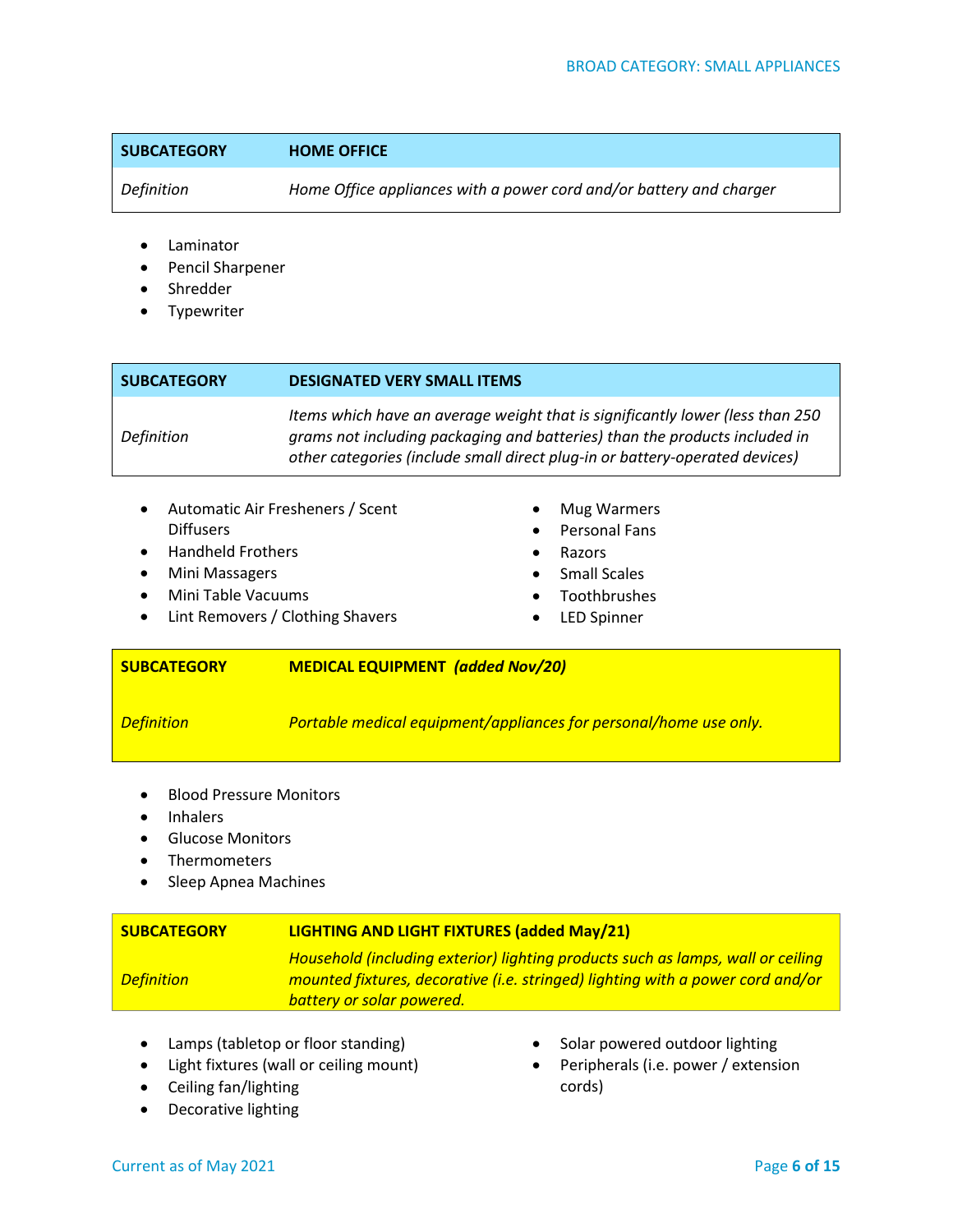| <b>BROAD CATEGORY</b> | AUDIO VISUAL                                                                                                                     |
|-----------------------|----------------------------------------------------------------------------------------------------------------------------------|
| Definition            | Any electronic devices/systems included in the itemized list which are for<br>personal/home use, not for business/commercial use |

| <b>SUBCATEGORY</b> | <b>AUDIO VISUAL SYSTEMS</b>                                                                                                                                                                                                                                                                                  |
|--------------------|--------------------------------------------------------------------------------------------------------------------------------------------------------------------------------------------------------------------------------------------------------------------------------------------------------------|
| Definition         | A device/system that can transmit, record and/or playback an image, audio or<br>video using a variety of technologies including mechanical, optical and digital<br>technologies and that operates on battery power or is powered directly from<br>the device they are connected to (i.e. computer, vehicle). |

- Analog & digital video cameras for security or other closed-circuit use
- Built-in or wall-mounted intercoms
- Car security systems
- CD or tape decks
- Ceiling speakers and Wall Recessed Speakers
- Citizen band radios
- Collision avoidance systems
- Dash radio, DVD, CD and/or cassette players (including those with integrated satellite radio and/or GPS/navigation functions)
- Digital Cable Equipment (e.g. cable box)
- HD antennas
- Home Audio/Video Playback and/or Recording Systems
- Home Audio/Video Systems
- Home automation controllers
- Home speaker systems such as 5.1 and 7.1 speaker packages supplied without amplifier or video player
- Home speaker systems with docking station e.g. sound dock systems
- Home Theater-in-a Box
- Horn Speakers
- Intercoms
- Internet media streamers (e.g. Apple TV, Google Chrome, etc.)
- Karaoke machines
- Multi-function satellite radios that include CD, MP3, AM/FM radio or other audio functions
- Multimedia projectors/Overhead Projector
- Network cameras (e.g. Front door camera)
- Public address systems (including amplifiers, mixers and speaker enclosures)
- Radar detectors
- Rear vision/back-up camera systems
- Remote car starters
- Small satellite dishes
- Standalone or dash GPS or other navigation systems designed specifically for use in a vehicle (e.g. automotive or marine receivers and components)
- Vehicle Audio & Video Systems (After-Market)
- Vehicle Audio & Video Systems
- Video management systems (multiple feeds on multiple monitors/TVs)
- Video monitors and camera systems
- Satellite radio receivers
- Vehicle dash cameras
- Video player systems
- WiB3:B39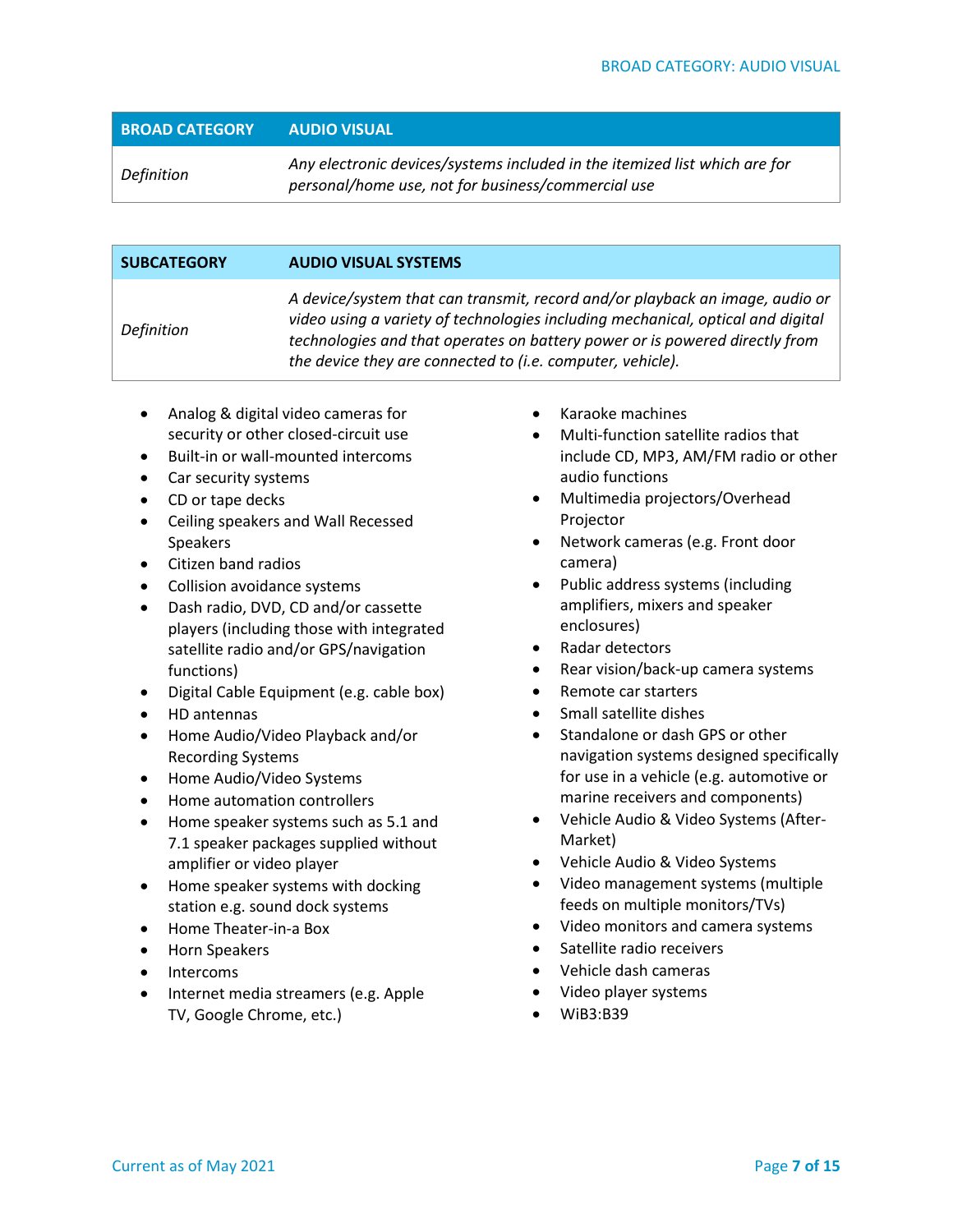#### **SUBCATEGORY HANDHELD A/V**

*Definition*

*Handheld or portable devices that can transmit, record and/or playback an image, audio or video using a variety of technologies including mechanical, optical and digital technologies that operate on battery power, and/or have a power cord.* 

- Audio baby monitors
- Breathalyzers
- Digital cameras
- Digital music recorders/players
- Digital Notepads
- Digital photo key chains
- E-book readers
- Electronic calculators
- Electronic dictionaries
- Global Positioning System (GPS) receivers and components designed to be used for leisure or sports (e.g. hiking GPS)
- Handheld printers such as calculators with printing capabilities and label makers
- HD cameras and microphones
- Industrial or commercial handheld or mobile computing devices
- Lenses & flashes
- Magnetic stripe readers (sold individually)
- Media readers
- Non-digital cameras
- Odometers
- Pen scanners
- Personal Digital Assistants (PDAs) which are not enabled to connect to cellular networks
- Personal FM transmitters
- Personal/Portable Audio/Video Playback and/or Recording Systems
- "Personal/Portable Image, Audio and Video Devices
- \*also in BC <2KG: IT/Telecom, Portable Music Devices, Electronic Toys"
- Portable digital readers (e.g. MP3, MP4 players)
- Portable microphone and amplifier bundles
- Portable printers (e.g., portable photo printers)
- Portable scanners (e.g., business card scanners; photo negative scanners)
- Portable tape players/recorders (e.g. dictating machines/transcribers)
- Portable video playback devices
- Portable two-way radios/FRS radios/GMRS radios/walkie-talkies/CB radios
- Portable stereos, including those enabled to connect to wireless Internet
- Radio with flashlight
- Satellite radio receivers (handheld)
- Separately sold remote controls
- Single use disposable cameras
- Sonars/Fish Finders
- Video cameras/ camcorders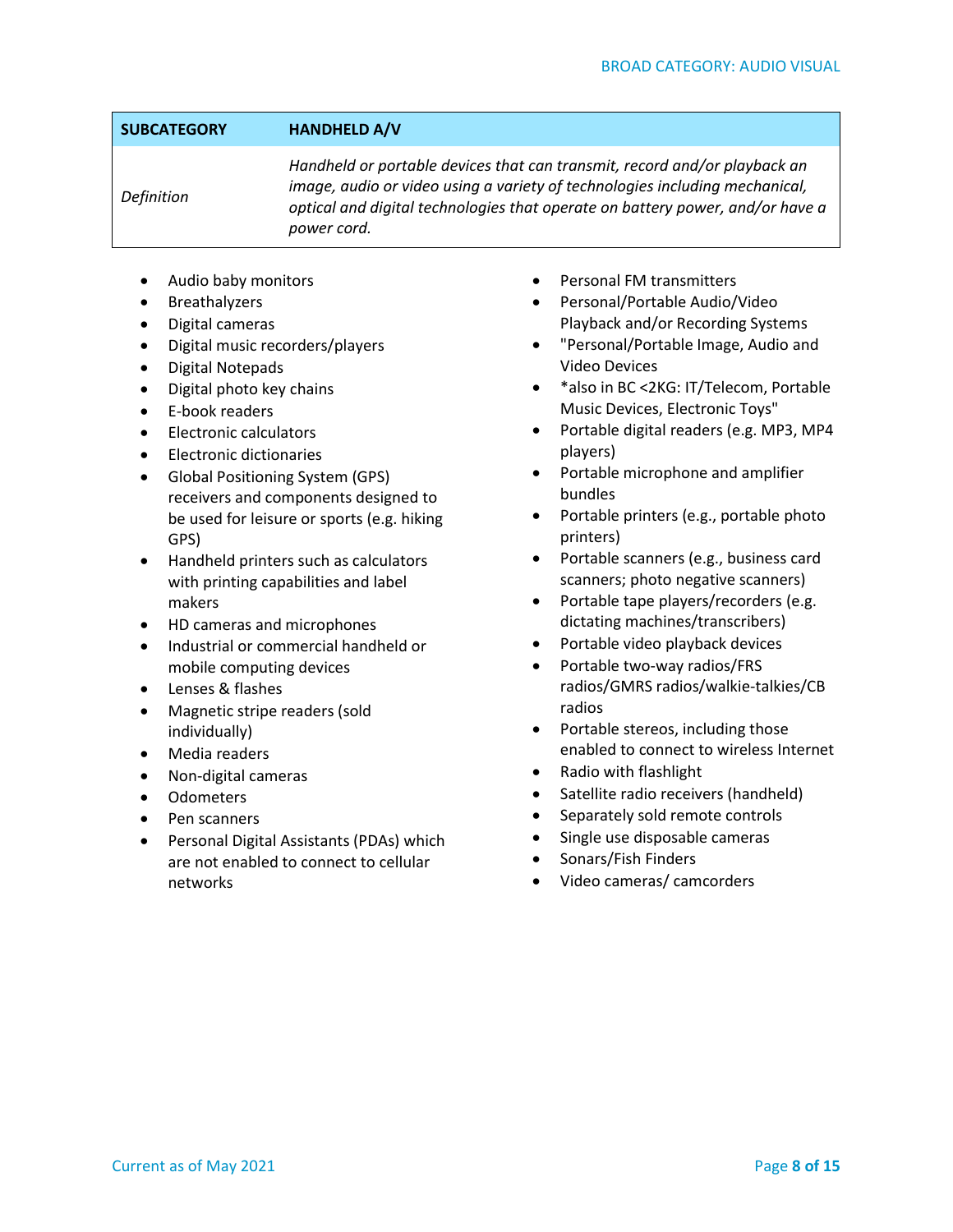### **SUBCATEGORY TABLETOP A/V**

*Definition*

*Tabletop devices that can transmit, record and/or playback an image, audio or video using a variety of technologies including mechanical, optical and digital technologies that operator on battery power and/or have a power cord.*

- AM/FM radios (including those with satellite capabilities)
- Amplifiers
- Bar Speakers (sound bar)
- CD burners/duplicators
- Cable & satellite digital receivers
- Cassette or digital audio/voice recorders
- Combination cassette players/recorders
- Multimedia players/recorders
- Other digital music players/recorders
- Combination multimedia players/recorders
- Combination TV/DVD or VHS players
- Digital frames
- Digital Video Recorders (DVRs)
- Digital visualizers
- Disc (CD, DVD, Blu-ray, laser disc etc.) players/recorders
- Docking/compact/folding speakers (wired and wireless including Wi-Fi or Bluetooth e.g. USB computer speakers; solar powered iPods; iPhone dock stations)
- Docking stations for portable digital players (e.g. MP3, MP4 players, etc.),

smart phones and other portable devices)

- FM transmitters
- Frequency equalizers
- Home/non-commercial video gaming equipment consoles (TV or screen required)
- Laser Disc players/recorders
- Multi-function radios that include CD, MP3, AM/FM or other audio functions
- Non-portable audio docking stations
- Non-portable combination cassettes
- Non-portable Disc players/ recorders (DVD, Blu-ray, etc.)
- Personal Video Recorders (PVRs)
- Set-top box
- Signage players
- Tely HD
- Turntables/record players
- Video cassette players (VCRs) and/or video projectors
- Video playback devices
- Webcams / Web cameras
- White noise machines
- Wi-Fi Internet radios

| <b>SUBCATEGORY</b> | <b>AUDIO VISUAL PERIPHERALS</b>              |
|--------------------|----------------------------------------------|
| Definition         | Items which are part of Audio-Visual section |

• Headphones, Headsets, Mini Earphones, Mini Microphones, etc.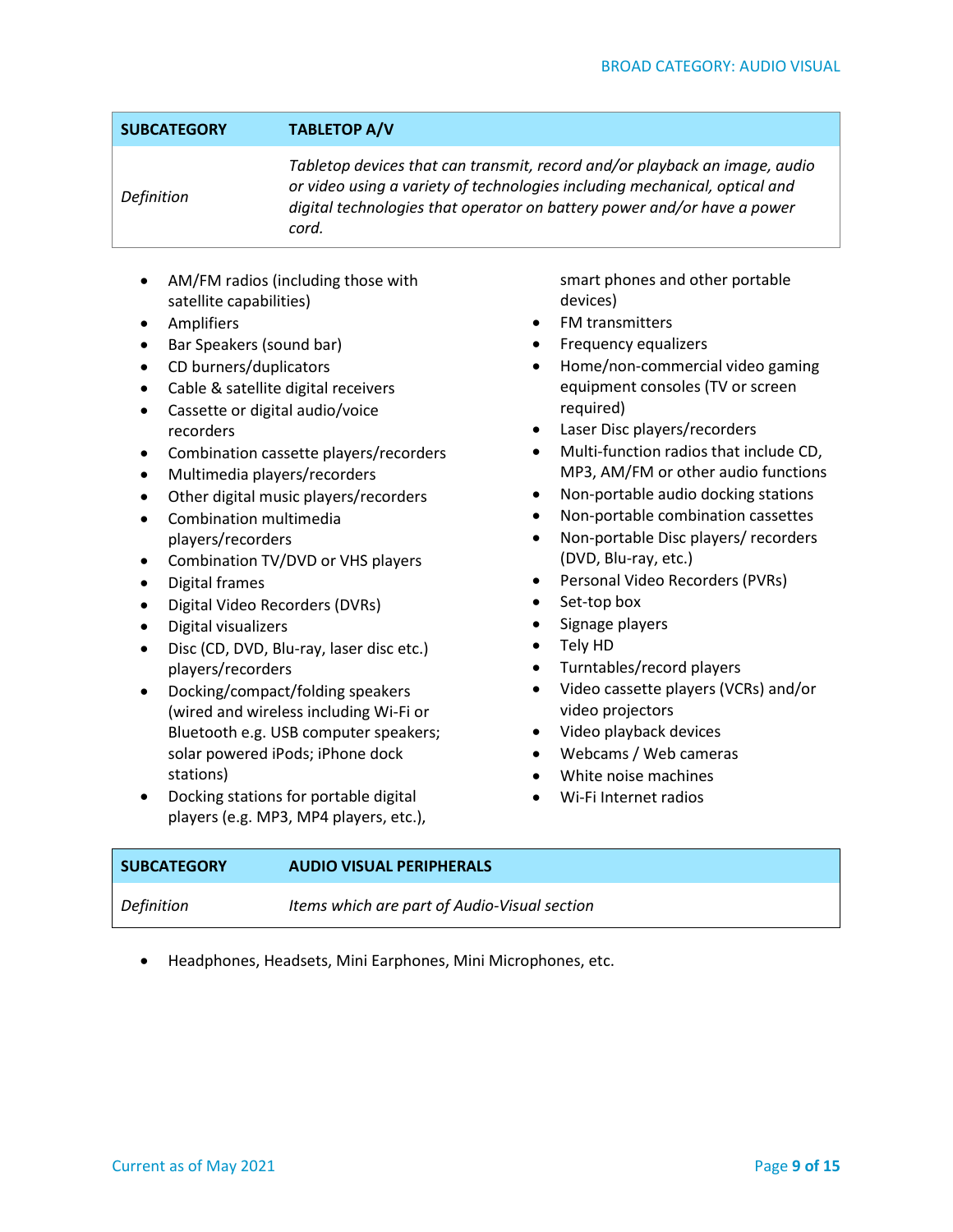| <b>BROAD CATEGORY</b> | <b>TELECOM</b>                                                                                                                         |
|-----------------------|----------------------------------------------------------------------------------------------------------------------------------------|
| Definition            | Electronic telecommunication devices included in the itemized list which are<br>for personal/home use, not for business/commercial use |

| <b>SUBCATEGORY</b> | <b>TELECOM</b>                                                                                                                                                                                                                                                                                                                                                                                                                                                                                                                                                                         |
|--------------------|----------------------------------------------------------------------------------------------------------------------------------------------------------------------------------------------------------------------------------------------------------------------------------------------------------------------------------------------------------------------------------------------------------------------------------------------------------------------------------------------------------------------------------------------------------------------------------------|
| Definition         | A handheld mobile and/or stationary with a handheld/headset<br>communication device that is used to transmit and receive sound (most<br>commonly speech) or data signals. A Device that is designed to record sound<br>from incoming calls from a telephone line or VoIP (Voice over Internet<br>Protocol) line. Accessory handsets/speakers/microphones. For telecom, a<br>Modem is defined as: A device that encodes digital computer signals into<br>analog/analogue telephone signals and vice-versa and allows computers to<br>communicate over a phone line or cable connection. |

- Cellular devices
- Cellular phones
- Cellular phones offering camera, video recording and/or audio functions
- Combo routers/modems
- Cordless telephones requiring an electrical base station/handset cradles for battery charging and wire-line network connection
- Embedded multimedia terminal adapters (EMTA) (a combination cable modem and telephone adapter)
- Ethernet switches, networking products (including security appliances and firewalls)
- Flash memory duplicators (for telecom use)
- Key Fobs
- Modems
- Network security appliances & firewalls
- Non‐Cellular Telephones and Answering Machines
- Pagers
- Palmtop computers (cell-enabled)
- Phablet/smart phone hybrids
- Range extenders
- Routers (for telecom use)
- Satellite phones
- Server modules (e.g. blades & pizza box server equipment commonly installed in a rack-mount frame on/in an enclosure)
- Smart phones
- Speakers/Convergence phones
- Tape storage systems
- Telephone amplifiers
- Telephone line answering machines that utilize cassette-based or digital recording technologies
- Telephone recording device
- Telephony gateways
- USB speakerphones
- Video splitters for telecom
- VoIP home phone services
- VoIP phone adapters
- VoIP phones
- Wire line telephones including rotary and touchtone technologies
- Wireless access points
- Wireless audio/video transmitters/RF Transmitters for telecom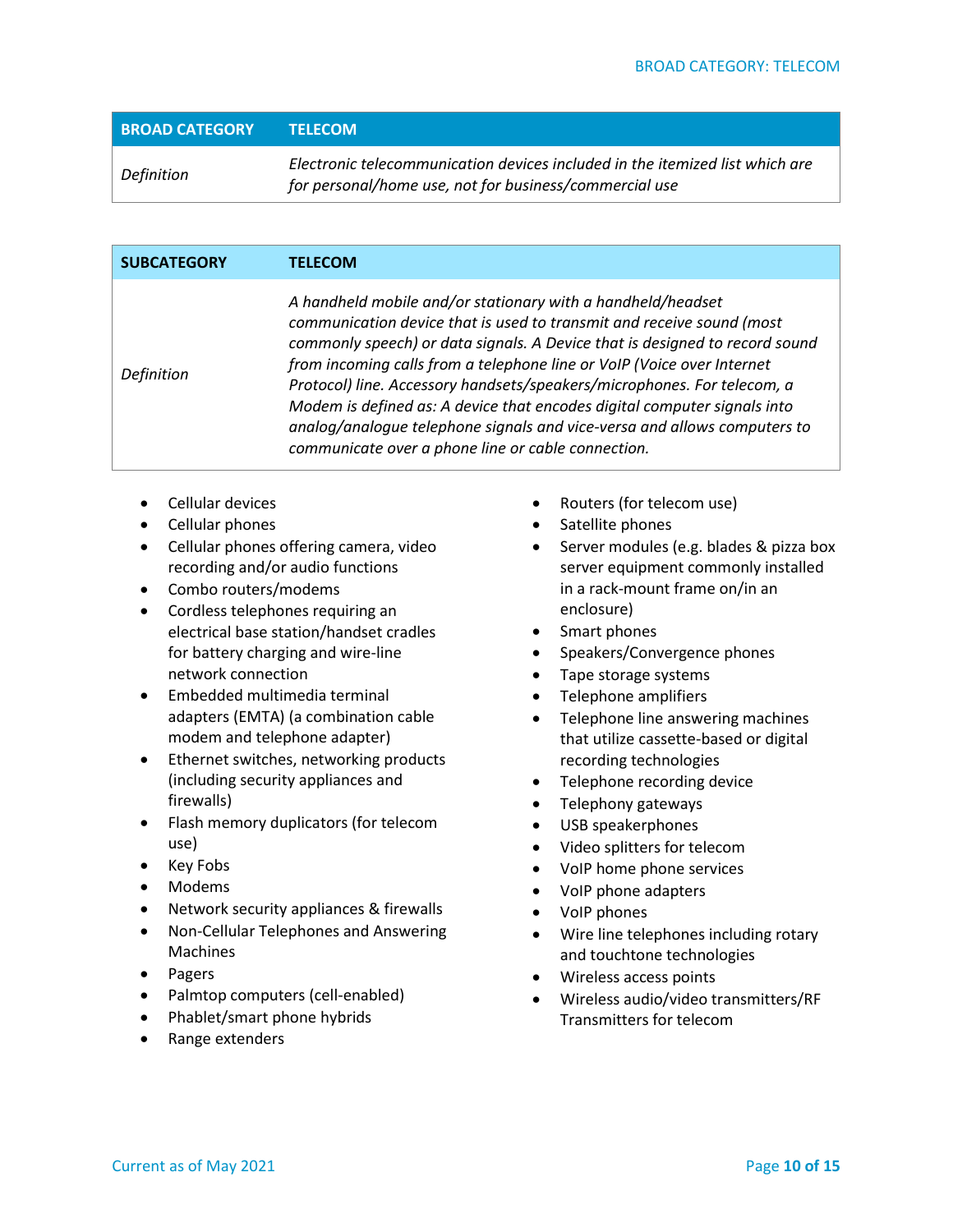#### **BROAD CATEGORY POWER AND AIR TOOLS**

*Definition Power and air tools included in the itemized list which are for personal/home use, not for business/commercial use*

| Electronic/air tools with a power cord, manufactured to be used<br>Definition<br>mounted/sitting on a work bench and/or standing/sitting on the floor. |  |
|--------------------------------------------------------------------------------------------------------------------------------------------------------|--|
|                                                                                                                                                        |  |

- Air Compressor Small
- Angle Saw
- Band Saw
- Chop Saw
- Cabinet Saw
- Cut-off Machine
- Cut-off Saw
- Drum Machine
- Laser Chainsaw Sharpener
- Lathe
- Mitre Saw
- Multipurpose Electric Sharpener
- Scroll Saw
- Sink Machine
- Table Saw
- Tile Saw
- Wallpaper Steamer/Stripper
- **SUBCATEGORY POWER TOOLS – HANDHELD** *Definition Portable/mobile electronic/air tools with a power cord, plug and/or battery(ies).*
	- Adhesive/Caulking Gun (powered)
	- Air Compressor Accessories (e.g. Inflation gun, spray gun)
	- Angle Grinder
	- Autofeed Screwdriver
	- Automotive Air Inflator/Pump
	- Bandsaw (handheld)
	- Batteries (for Power Tools)
	- Battery Charger
	- Biscuit Joiner/ Plate
	- Circular Saw
	- Concrete Vibrator
	- Cut-Off Saw (handheld)
	- Detection Tool
	- Die Grinder
	- Digital Tire Gauge
	- Drill (corded/cordless)
	- Drill Bit Sharpener
- Electric Knives (for windshield repair)
- Foam Saw
- Glue Gun
- Grease Gun (powered)
- Hammer Drill
- Handsaw (powered)
- Heat Gun
- Impact/Control Wrench
- Impact Driver/Drill
- Jigsaw
- Plate Joiner
- Lightbulb Tester / Repairer
- Metal Tapper
- Multi Tool (powered)
- Nailer (finishing/flooring/framing)
- Nibbler
- **Nutrunner**
- Paint Mixer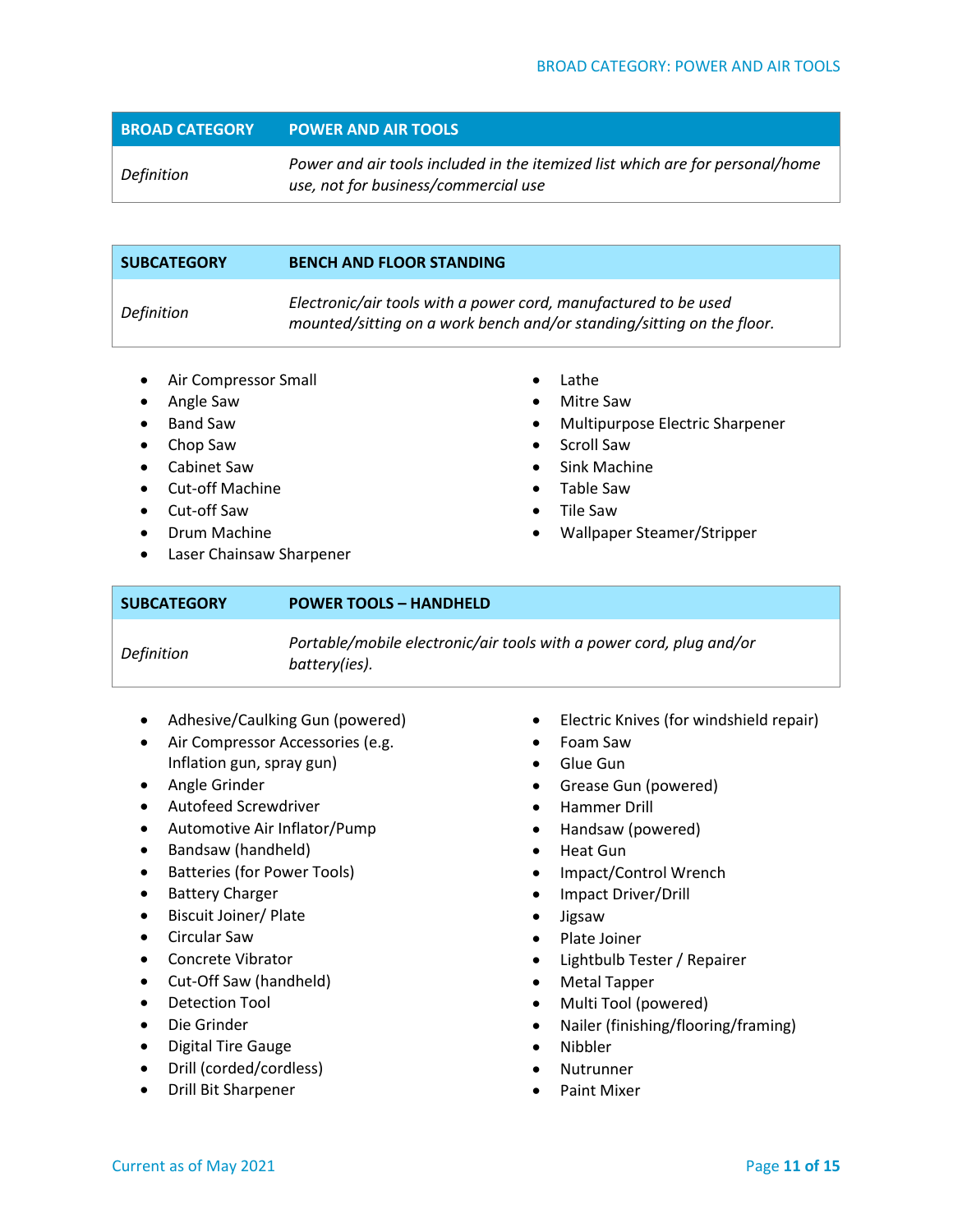#### *(POWER TOOLS - HANDHELD – CONTINUED)*

- Pex Expander
- Pipe Cutter / Pipe Threader
- Power Chisel
- Power Painter
- Power Planer
- Power Ratchet
- Power Scraper
- Power Screwdriver
- Press Tool
- PVC Heating Blanket
- Rebar Cutter/Bender Reciprocating Saw
- Reciprocating Saw (Sawzall)
- Shear Wrench
- Soldering/Desoldering Equipment/Station
- Soldering Irons
- Stapler Welder
- Sander (belt, disc, finishing, orbit, sheet, etc.)
- Tuckpoint Grinder
- Waxer

| <b>BROAD CATEGORY</b> | <b>LAWN AND GARDEN (added May/21)</b>                                                                                              |
|-----------------------|------------------------------------------------------------------------------------------------------------------------------------|
| Definition            | Lawn and garden tools/equipment included in the itemized list which are for<br>personal/home use, not for business/commercial use. |

| <b>SUBCATEGORY</b> | <b>LAWN AND GARDEN</b>                                                                                                                  |
|--------------------|-----------------------------------------------------------------------------------------------------------------------------------------|
| <b>Definition</b>  | Tools or equipment for lawn and garden care and maintenance with a power<br>cord, plug and/or battery(ies). Excludes gas powered items. |

- Lawn Mower
- Trimmer (hedge; edge)
- Leaf blower
- Snow blower
- Rototiller
- Chainsaw
- Pressure Washer
- Irrigation timers (battery powered)
- Power rake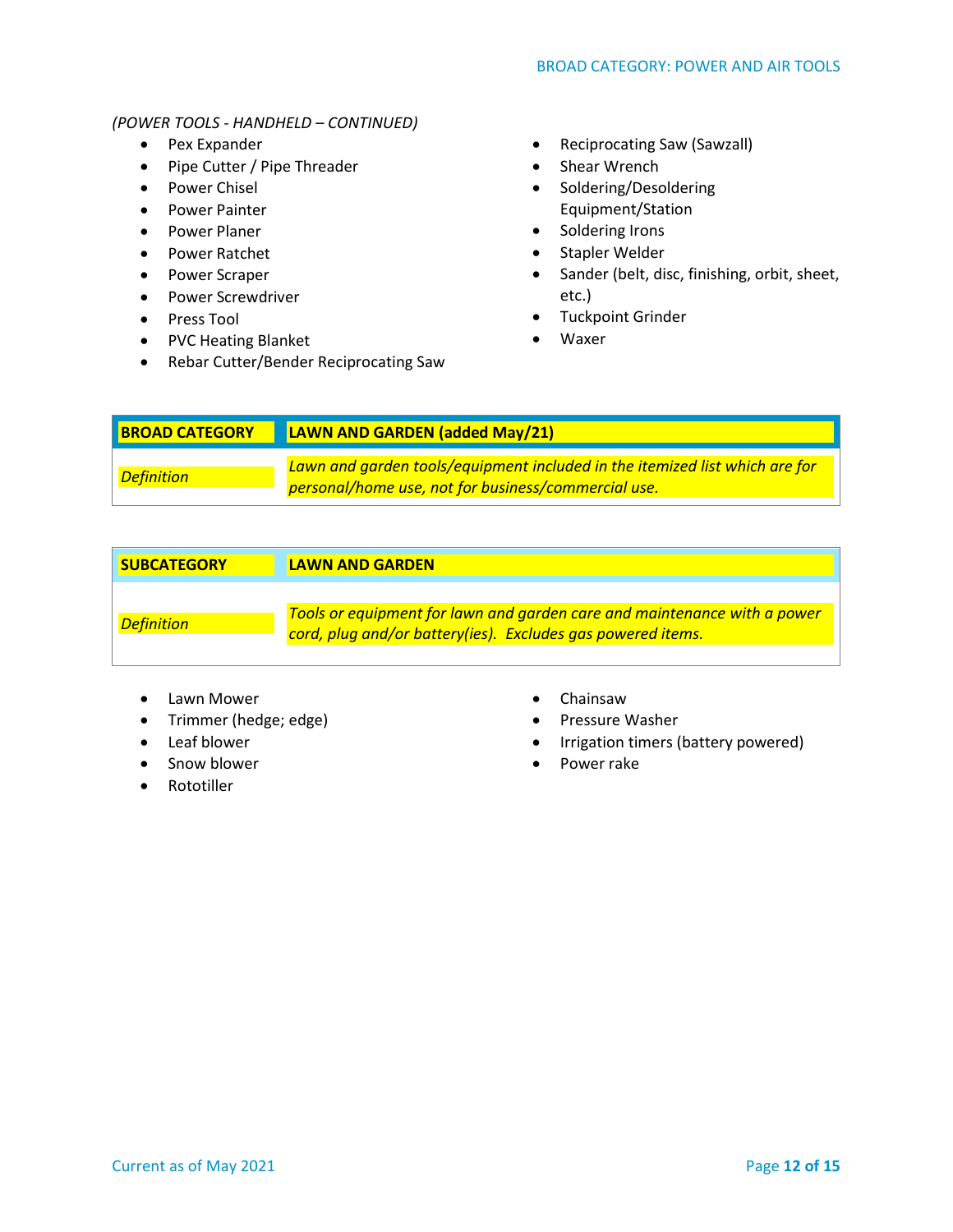**BROAD CATEGORY GAMES, TOYS AND MUSIC**

|            | Electronic games, toys and musical instrument instruments/accessories  |
|------------|------------------------------------------------------------------------|
| Definition | included in the itemized list which are for personal/home use, not for |
|            | business/commercial use                                                |

| <b>SUBCATEGORY</b> | ELECTRONIC GAME SYSTEMS - CONSOLES                                                                                                  |
|--------------------|-------------------------------------------------------------------------------------------------------------------------------------|
| Definition         | Non portable electronic game systems made specifically for playing video<br>games by connecting it to a display for video and sound |

• Game Consoles

| <b>SUBCATEGORY</b> | <b>ELECTRONIC GAME SYSTEMS - HANDHELD</b>                                                                                        |
|--------------------|----------------------------------------------------------------------------------------------------------------------------------|
| Definition         | Handheld electronic game systems made specifically for playing video games,<br>and handheld accessories for non-portable systems |

- Handheld video game systems
- Joysticks
- Multimedia controllers
- Video game console controllers, balance boards, sensors and other input devices

| <b>SUBCATEGORY</b> | <b>ELECTRONICS MUSICAL INSTRUMENTS</b>                                                                                                                                                                                                                                                               |
|--------------------|------------------------------------------------------------------------------------------------------------------------------------------------------------------------------------------------------------------------------------------------------------------------------------------------------|
| Definition         | Electronic musical instruments including stringed instruments with built-in<br>active or passive electronics. Passive or active pickups, preamps,<br>interconnects, controls or effects systems for stringed or keyboard<br>instruments. Portable and non-portable keyboard instruments/controllers. |

- Acoustic percussion instruments with built-in microphones
- Aftermarket preamps for new installations
- Amplifiers, mixers, and speaker enclosures for musical instruments
- Audio backing modules
- All electronic tuners, metronomes or combination devices, as well as tuner pickups
- DJ mixers and electronic audio devices (with built-in active or passive electronics)
- Digital pianos
- Drum trigger
- Drum trigger (passive) pads without controller
- Electronic cymbals
- Electronic drums
- Electronic hand percussion pads
- Electronic rhythm trainers or practice pads
- Electronic sound hole pickups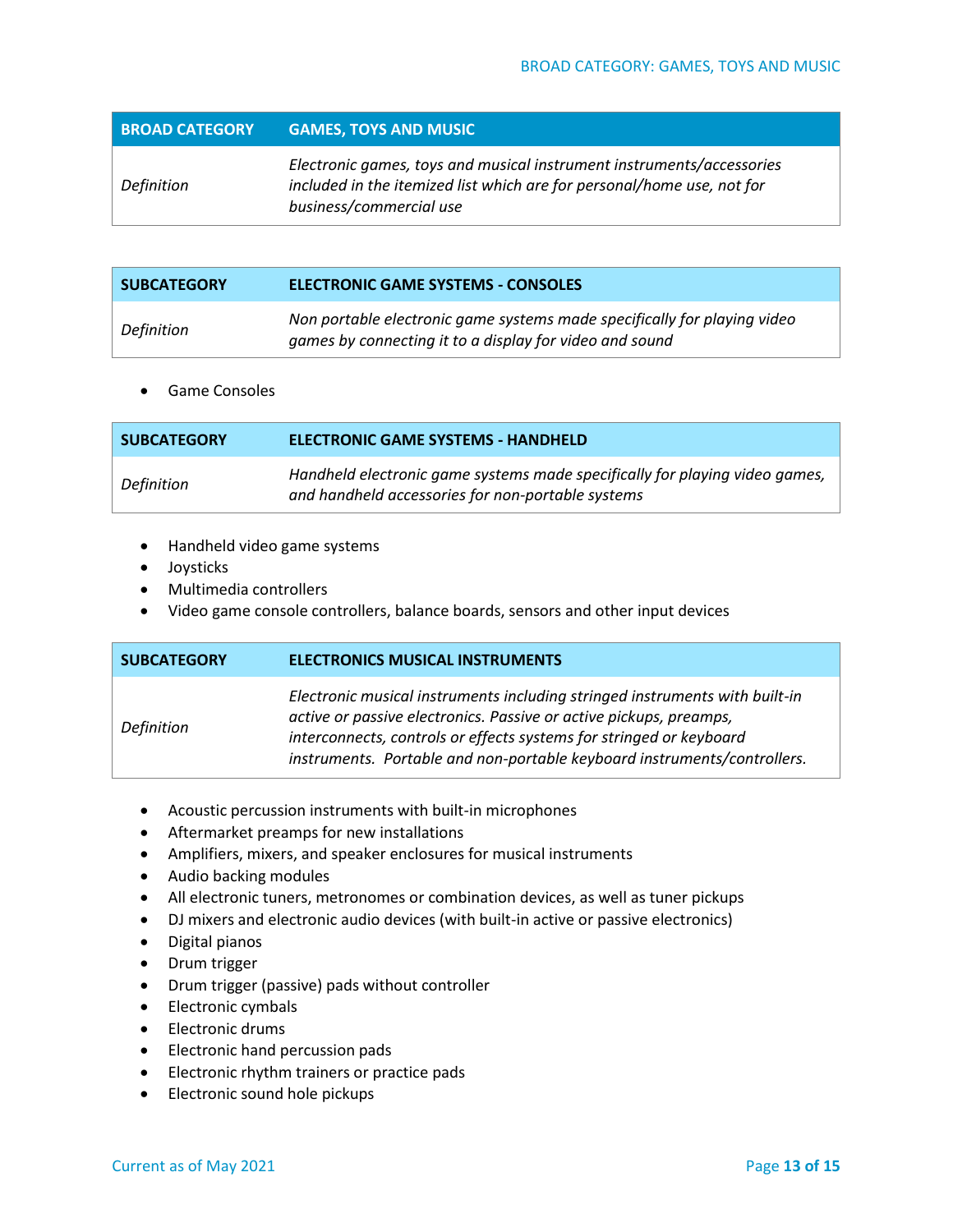#### *(ELECTRONIC MUSICAL INSTRUMENTS – CONTINUED)*

- Electronics stringed instruments (e.g. Basses, guitars, etc.)
- Electronics stringed instruments with pickups or preamps, etc.
- Electronics Stringed Instrument effects pedals
- Electronics Stringed instrument amplifier
- Electronic 'silent' instruments or devices for silent practice or performance using acoustic wind or stringed instruments
- Electronic under-saddle pickups
- Foot pedals for electronic keyboards
- Footswitches, active or passive direct boxes
- Impedance matching devices
- Keyboards battery-powered
- Keyboards electronic
- MIDI controllers and devices Portable
- MIDI controllers and devices Non-Portable
- MIDI sound modules
- Off board preamp pedals
- Percussion instruments with built-in active electronics and power from battery, battery and cord or USB only, including cymbals, drums, etc.
- Portable amplifiers, mixers, or pedal boards powered by battery, battery and cord, USB only, USB, or AC adapter
- Synthesizers